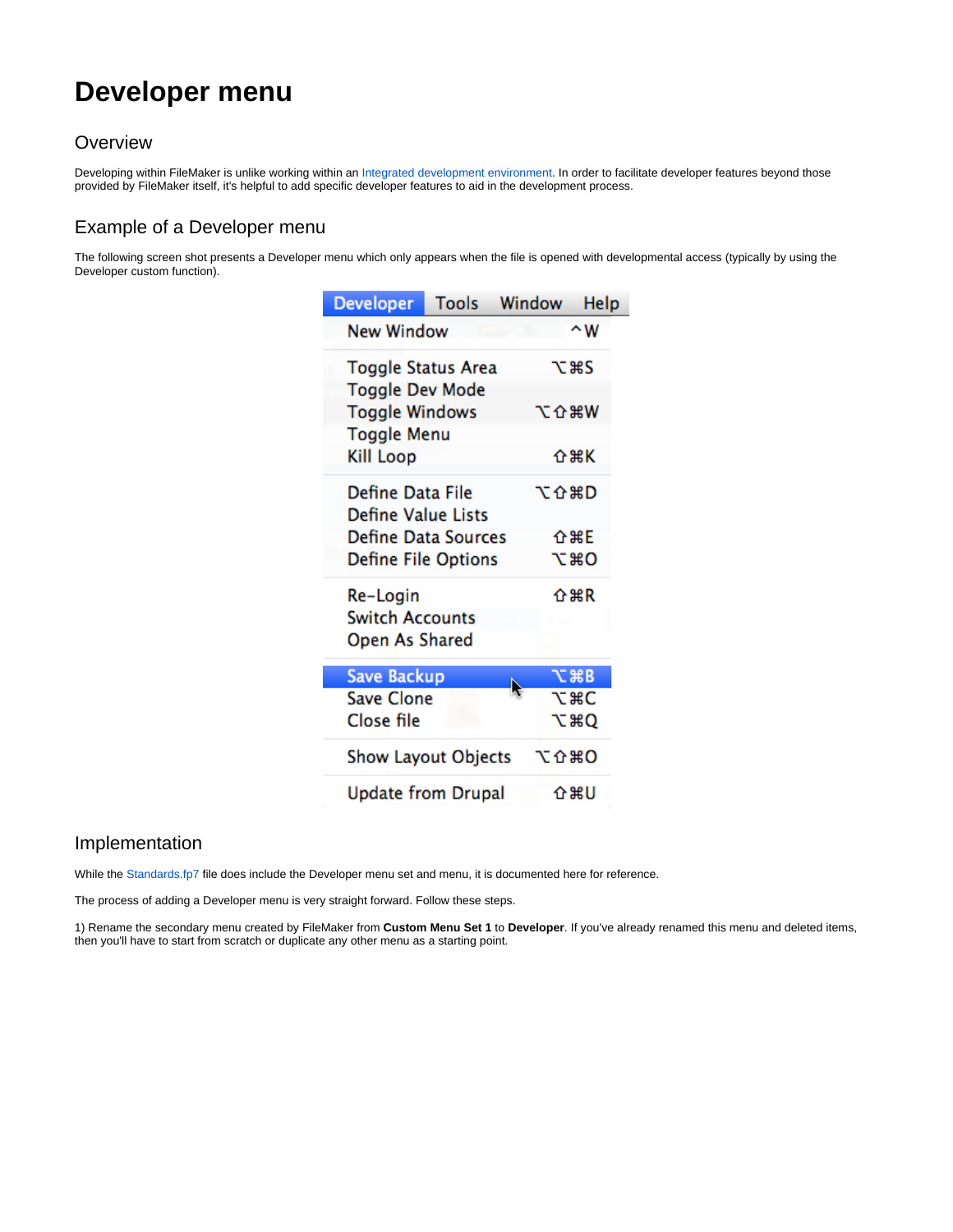|                                        | <b>Manage Custom Menus</b>                                                                                              |                                 |
|----------------------------------------|-------------------------------------------------------------------------------------------------------------------------|---------------------------------|
|                                        | <b>Custom Menu Sets</b><br><b>Custom Menus</b>                                                                          |                                 |
| your database solution.<br>$2$ item(s) | Menu sets are collections of custom menus. A custom menu set can be used in place of the standard FileMaker menu set in | ÷<br>creation order<br>View by: |
|                                        |                                                                                                                         |                                 |
| Menu Set Name                          | Menus / Comments (Click to toggle)                                                                                      |                                 |
| + [Standard FileMaker Menus]           |                                                                                                                         |                                 |
| <b>+</b> Developer                     | FileMaker Pro Copy, File Copy, Edit Copy, View Copy, Insert Copy, [Format], Request                                     |                                 |
|                                        |                                                                                                                         |                                 |
|                                        |                                                                                                                         |                                 |
| Create                                 | Edit<br><b>Duplicate</b><br><b>Delete</b>                                                                               |                                 |

2) Create a new Custom Menu named Developer and add this to the Custom Menu Set named Developer (note: A **Custom Menu Set** and **Custom Menu** are two different things).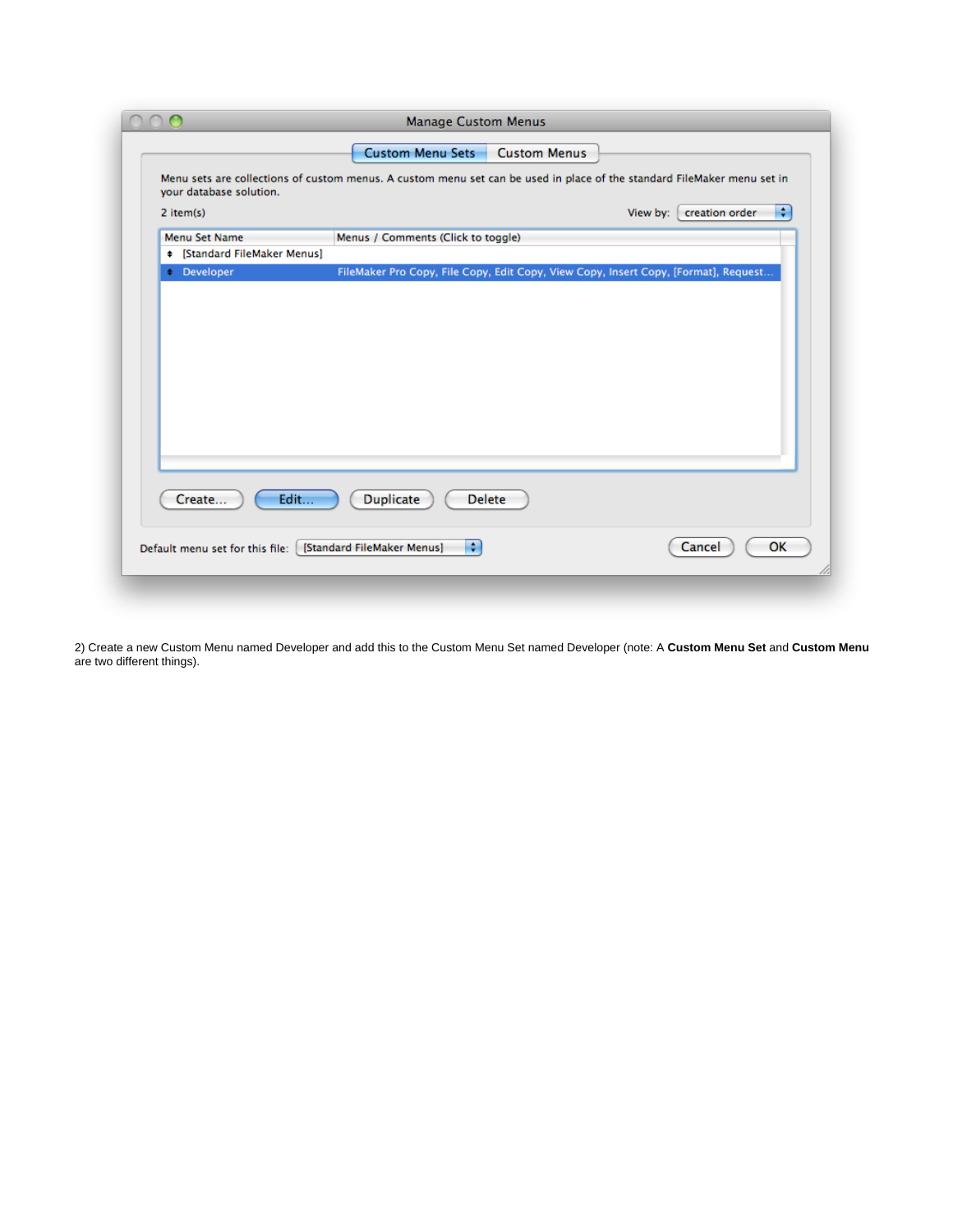| <b>Menu Name</b>                | <b>Display Title</b>                                                                     | Used in Menu Sets / Comments (Click to toggle) |              |
|---------------------------------|------------------------------------------------------------------------------------------|------------------------------------------------|--------------|
| <b>+ FileMaker Pro Copy</b>     | <b>FileMaker Pro</b>                                                                     | Developer                                      |              |
| + File Copy                     | File                                                                                     | Developer                                      |              |
| + Edit Copy                     | Edit                                                                                     | Developer                                      |              |
| + View Copy                     | View                                                                                     | Developer                                      |              |
| <b>Insert Copy</b><br>٠.        | Insert                                                                                   | Developer                                      |              |
| <b>Requests Copy</b><br>٠.      | <b>Requests</b>                                                                          | Developer                                      |              |
| <b>Records Copy</b><br><b>≄</b> | Records                                                                                  | Developer                                      |              |
| + Help Copy                     | Help                                                                                     | Developer                                      |              |
| <b>+ Developer</b>              | Developer                                                                                | Developer                                      |              |
| Create                          | Edit<br><b>Duplicate</b><br>Default menu set for this file: [ [Standard FileMaker Menus] | <b>Delete</b><br>÷                             | OK<br>Cancel |

3) Make sure to add the [Developer custom function](https://github.com/filemakerstandards/fmpstandards/blob/master/Functions/Developer.fmfn) to your solution. This is used to limit access to running developer related scripts.

4) Create a dedicated **Developer Startup** script which is called via a Perform Script step within the actual Startup script set in the File options. Provided the logged-in account is a Developer account, the Developer menu should be installed.

#### **Relationship Graph Warning**

As of FileMaker 11, there is an issue (bug) with the alignment features for Table Occurrences when attempting to align using the alignment icons at the bottom of the graph. These items will be grayed out if the default [Standard FileMaker Menus] is not currently set. To regain these alignment features in the Graph, you will need to set the current menu set to the standard menus temporarily and then back to the Developer menu set.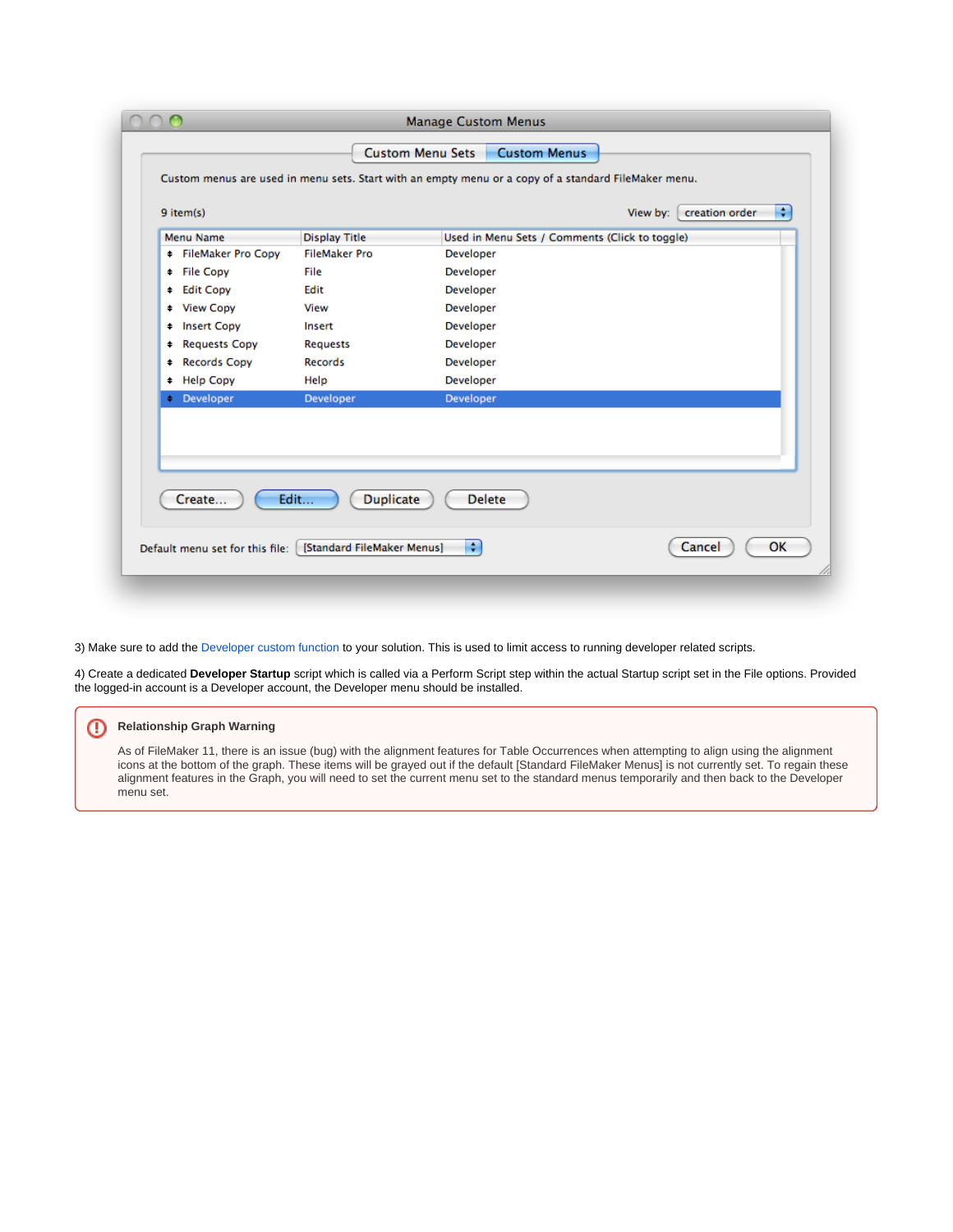| Manage Scripts (Standards)                                      |                      |
|-----------------------------------------------------------------|----------------------|
| <b>Show All</b><br>÷<br>Q                                       |                      |
| Name                                                            |                      |
| 60.2.2<br>\$<br>⊟                                               |                      |
| Changelog<br>¢                                                  |                      |
| <b>◯ Template</b><br>\$                                         |                      |
| └ Reserved keywords<br>\$                                       |                      |
| About<br>ь<br>\$                                                |                      |
| <b>Developer</b><br>\$                                          |                      |
| <b>6</b> Developer Documentation<br>\$                          |                      |
| <b>Developer Startup</b><br>$\clubsuit$<br>-                    |                      |
| <b>B</b> Developer Install Menu<br>\$<br>⊟                      |                      |
| Developer Menus (key)<br>¢.<br>65                               |                      |
| <b>Backup</b> Developer Save Backup<br>\$                       |                      |
| <b>Application</b><br>\$<br>$\overline{\mathbf{v}}$             |                      |
| <b>Startup</b><br>\$<br>▼                                       | $\frac{1}{\sqrt{2}}$ |
| <b>Startup</b><br>∩ ∗                                           |                      |
| Include in menu<br><b>B</b> Edit<br><b>S</b> Delete<br>SP New ▼ | ÷                    |
|                                                                 |                      |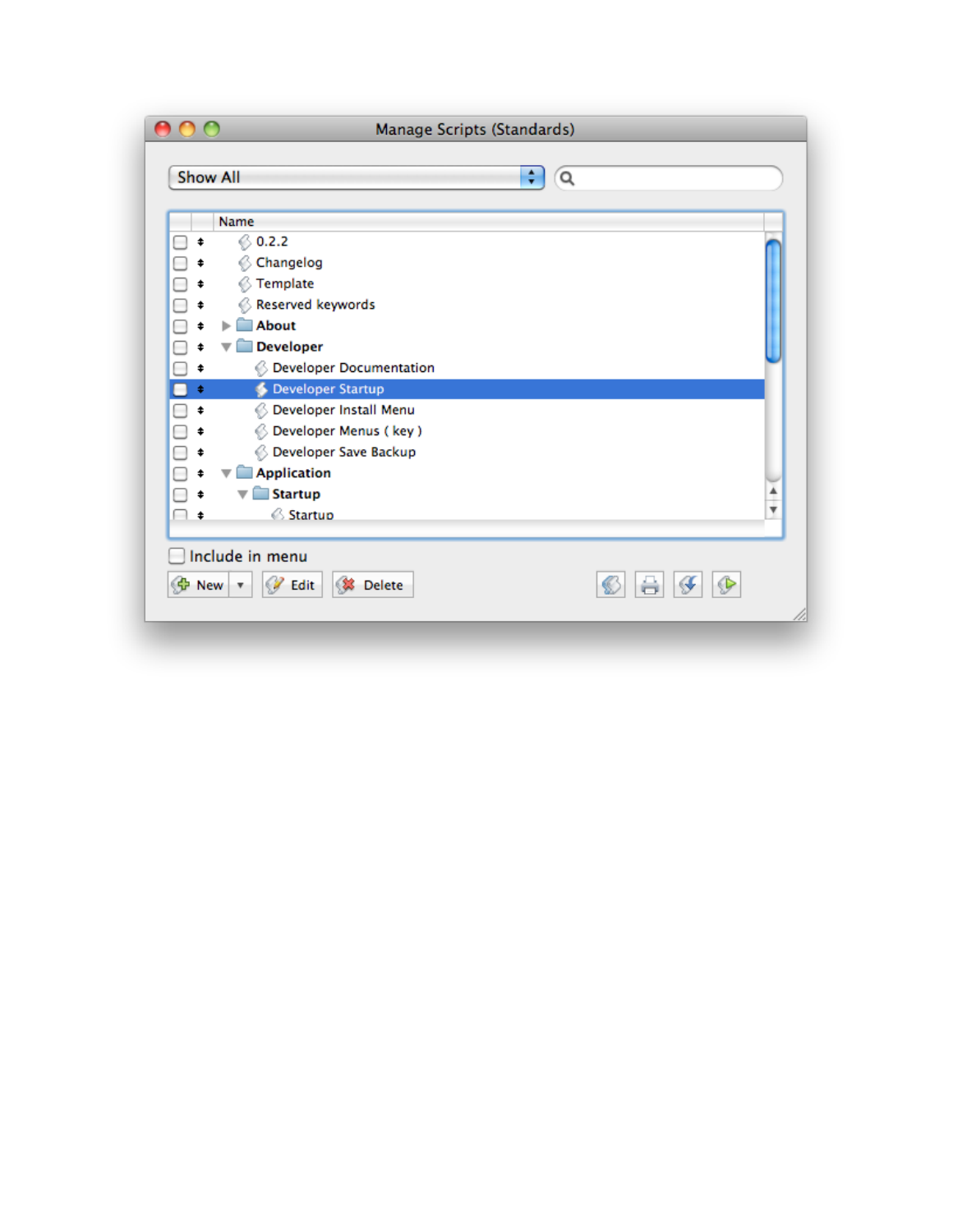| ٠<br>all by category<br>View:                                                                                                                                                                                                                                                                                                                                                                                                                                                                                              | Script Name: Developer Startup                                                                                                                                                                                                                                                                                                                                                                                                                                                                                                                                   |
|----------------------------------------------------------------------------------------------------------------------------------------------------------------------------------------------------------------------------------------------------------------------------------------------------------------------------------------------------------------------------------------------------------------------------------------------------------------------------------------------------------------------------|------------------------------------------------------------------------------------------------------------------------------------------------------------------------------------------------------------------------------------------------------------------------------------------------------------------------------------------------------------------------------------------------------------------------------------------------------------------------------------------------------------------------------------------------------------------|
| Control<br><b>Perform Script</b><br>Pause/Resume Script<br><b>Exit Script</b><br><b>Halt Script</b><br>If<br><b>Else If</b><br>Else<br>End If<br>Loop<br><b>Exit Loop If</b><br>End Loop<br><b>Allow User Abort</b><br><b>Set Error Capture</b><br><b>Set Variable</b><br><b>Install OnTimer Script</b><br>Navigation<br>Go to Layout<br>Go to Record/Request/Page<br><b>Go to Related Record</b><br><b>Go to Portal Row</b><br>Go to Object<br><b>Go to Field</b><br>Go to Next Field<br><b>Go to Previous Field</b><br>▲ | <b>*</b><br>----------------------<br>Run scripts specific to the development environment<br><b>Purpose:</b><br><b>Parameters:</b><br>none<br><b>Snone</b><br>______________________<br>Called by:<br>(script) Startup<br>Author:<br><b>Matt Petrowsky</b><br>Last change: 3/22/11 by Matt petrowsky ::<br><b>History:</b><br>Make sure all of your developer specific scripts are protected by<br>Notes:<br>#<br>$\bullet$<br># If [Developer]<br>Perform Script ["Developer Install Menu"]<br><b>≄</b><br>$\div$ End If<br>$+ +$<br><b>Script Step Options</b> |
| <b>Enter Browse Mode</b><br>¥<br>Enter Find Mode<br><b>Show Compatibility</b>                                                                                                                                                                                                                                                                                                                                                                                                                                              | <b>Duplicate</b><br><b>Disable</b><br>Move                                                                                                                                                                                                                                                                                                                                                                                                                                                                                                                       |
| $\div$<br>Client                                                                                                                                                                                                                                                                                                                                                                                                                                                                                                           | Run script with full access privileges                                                                                                                                                                                                                                                                                                                                                                                                                                                                                                                           |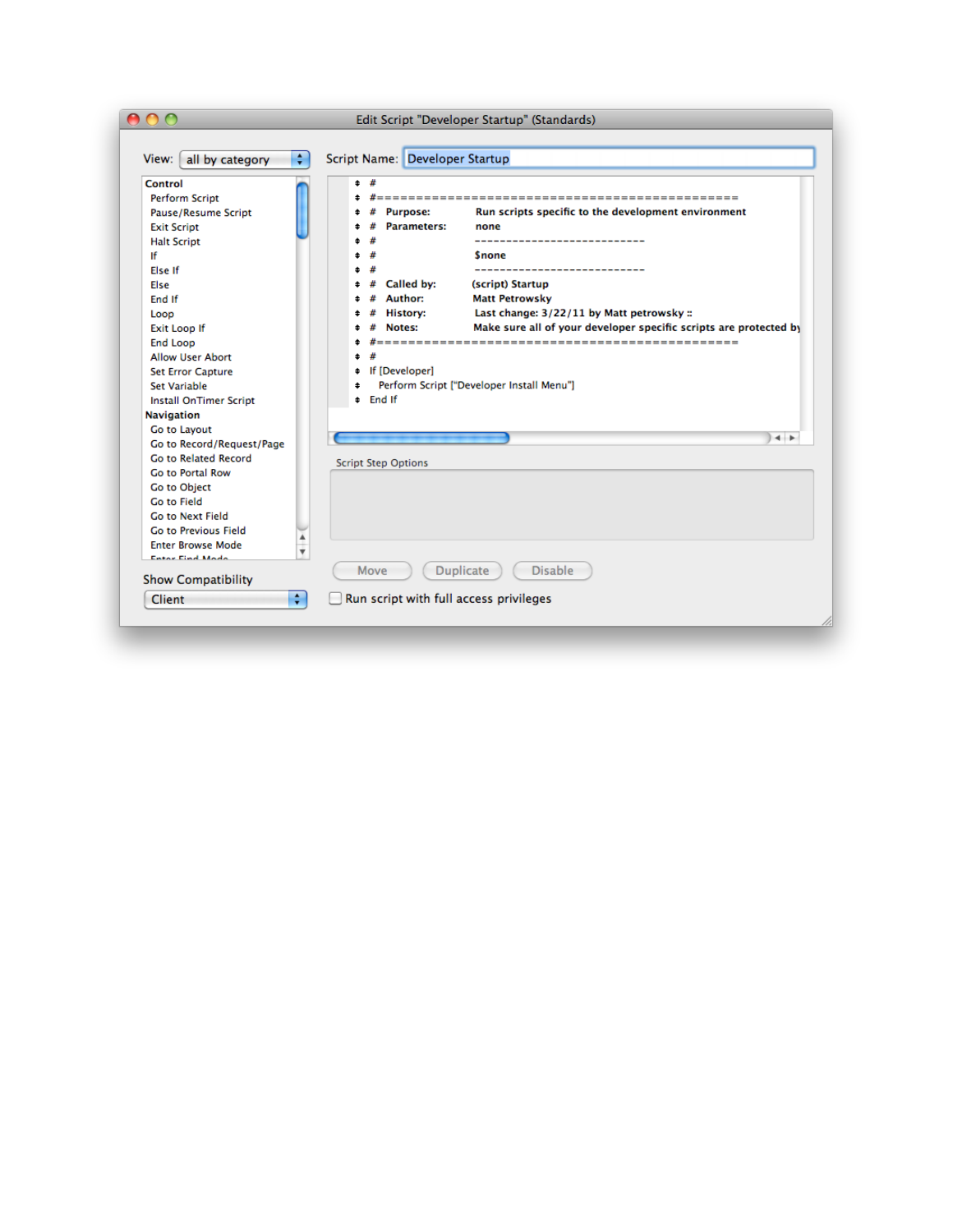| ÷<br>View: all by category       | Script Name: Developer Install Menu                          |
|----------------------------------|--------------------------------------------------------------|
| Control<br><b>Perform Script</b> | <b>*</b><br>#===============<br>-------------------------    |
| Pause/Resume Script              | Install the Developer menu set<br><b>Purpose:</b><br>#       |
| <b>Exit Script</b>               | <b>Parameters:</b><br>none                                   |
|                                  | --------------------                                         |
| <b>Halt Script</b><br>١f         | <b>Snone</b>                                                 |
| <b>Fise If</b>                   | --------------------                                         |
|                                  |                                                              |
| Else                             | Called by:<br>(script) Startup<br>Author:                    |
| End If                           | <b>Matt Petrowsky</b>                                        |
| Loop                             | Last change: 3/22/11 by Matt petrowsky ::<br><b>History:</b> |
| <b>Exit Loop If</b>              | Notes:<br>none                                               |
| <b>End Loop</b>                  |                                                              |
| <b>Allow User Abort</b>          | ÷.                                                           |
| <b>Set Error Capture</b>         | # If [Developer]                                             |
| <b>Set Variable</b>              | Install Menu Set ["Developer"; Use as file default]          |
| <b>Install OnTimer Script</b>    | $\pm$ End If                                                 |
| Navigation                       |                                                              |
| Go to Layout                     | $+ +$                                                        |
| Go to Record/Request/Page        |                                                              |
| Go to Related Record             | <b>Script Step Options</b>                                   |
| Go to Portal Row                 |                                                              |
| Go to Object                     |                                                              |
| <b>Go to Field</b>               |                                                              |
| <b>Go to Next Field</b>          | ■ Use as file default<br>÷<br>Specify:<br><b>Developer</b>   |
| Go to Previous Field             |                                                              |
| <b>Enter Browse Mode</b><br>÷    |                                                              |
| Enter Find Mode                  |                                                              |
| <b>Show Compatibility</b>        | <b>Duplicate</b><br><b>Disable</b><br>Clear                  |
| ÷<br>Client                      | Run script with full access privileges                       |

5) Use one single script as a dispatcher for all developer related actions (menu items within the Developer menu). This simplifies the process of managing individual menus. Passing a named parameter of \$key tells the dispatcher script which sub-script to run.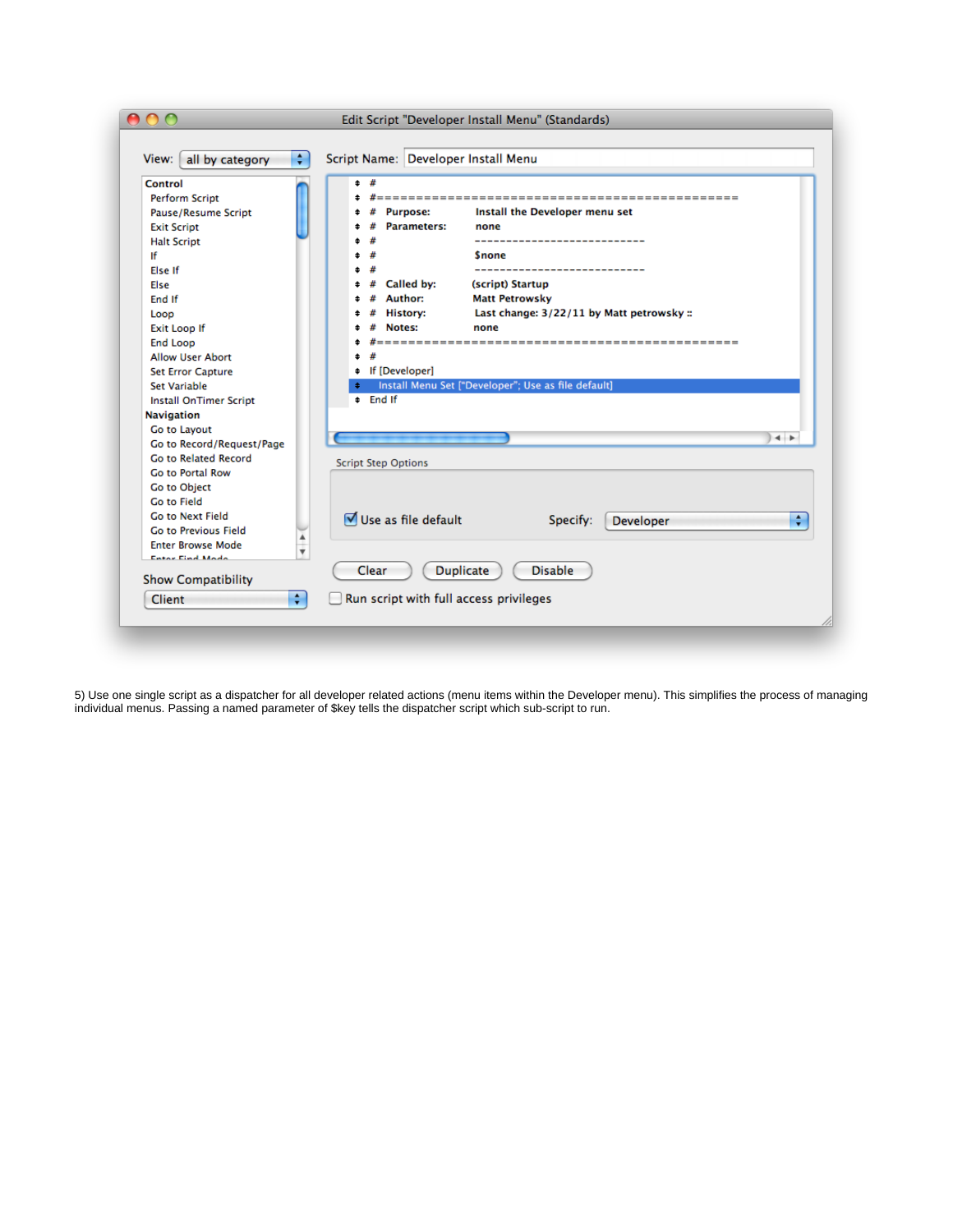| Manage Scripts (Standards)               |                                     |   |
|------------------------------------------|-------------------------------------|---|
| <b>Show All</b>                          | ÷<br>Q                              |   |
| Name                                     |                                     |   |
| 60.2.2<br>□<br>\$                        |                                     |   |
| 6<br>\$                                  | Changelog                           |   |
| Ø,<br>\$                                 | Template                            |   |
| Ø,<br>\$                                 | Reserved keywords                   |   |
| <b>About</b><br>\$                       |                                     |   |
| $\overline{\mathbf{v}}$                  | <b>Developer</b>                    |   |
| ⇟.                                       | <b>B</b> Developer Documentation    |   |
| ‡                                        | <b>B</b> Developer Startup          |   |
| 65<br>\$                                 | Developer Install Menu              |   |
| ¢.                                       | Developer Menus (key)               |   |
| \$                                       | <b>Backup</b> Developer Save Backup |   |
| \$                                       | <b>Application</b>                  |   |
| \$                                       | <b>Startup</b>                      |   |
| ŧ                                        | <b>Startup</b>                      | ▼ |
| Include in menu                          |                                     |   |
| $\bigoplus$ New $\vert \mathbf{v} \vert$ | <b>B</b> Edit<br><b>S</b> Delete    | ℐ |
|                                          |                                     |   |
|                                          |                                     |   |

6) Add as many relevant Developer related menu items to this menu. The following screen shot shows two common developer actions of saving a backup (only works on a locally developed file) and re-login. Make note of the Perform Script action for the menu where making a new menu item is simply a matter of clicking the **Duplicate** button and changing the inbound parameter of \$key.